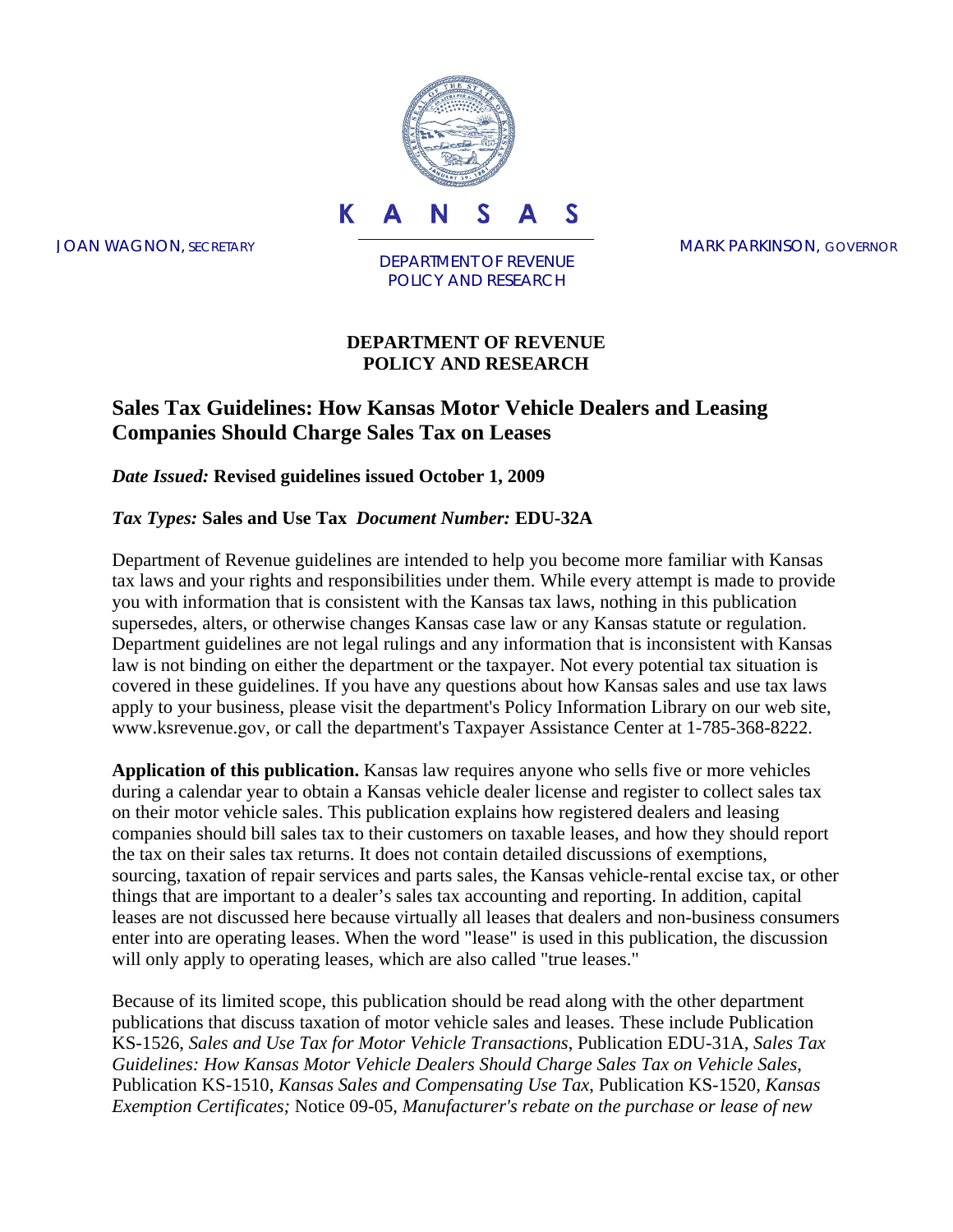*motor vehicles;* and Notice 09-10, *Cash for Clunkers a/k/a Car Allowance Rebate System (CARS).*

# **I. VEHICLE LEASES**

**(a) Recent changes in sales taxation of motor vehicle sales and leases. (1) Manufacturer's rebates are now subject to tax.** From July 1, 2006 through June 30, 2009, K.S.A. 2008 Supp. 79-3602(ll)(3)(E) excluded manufacturer's rebates from the tax base for the sale or lease of a new motor vehicle if the rebate was assigned to the dealer during the purchase or lease negotiations. This provision effectively exempted the rebate payment to the dealer.

The 2009 Kansas legislature did not renew this provision. This means that beginning July 1, 2009, a manufacturer's rebate that is assigned to a dealer no longer reduces the amount of sales tax that the dealer charges and the customer pays on the purchase or lease of a new vehicle. *See Notice 09-05.*

(**2) Late payment and penalty charges for delinquent lease payments** *are* **considered to be part of a customer's charges for a leased vehicle and are subject to sales tax.** A charge to a customer for the late payment of a motor-vehicle lease installment is subject to sales tax. An earlier version of this information guide incorrectly stated that a late payment or penalty charge that is billed to a lessee is not subject to Kansas sales tax.

**(3) The statute of limitations for sales tax refunds is now one year.** 2009 HB 2365 shortened the statute of limitations for sales and use tax refunds from three years to one year. Notice 09-07 explains how the department will implement this change.

**(4) Dealers should follow K.S.A. 79-3674 when claiming a bad debt deduction.** K.S.A. 79- 3674 codifies how bad debts deductions may be claimed by retailers, including motor vehicle dealers. The department is in the process of adopting a new administrative regulation for bad debt deductions. The one-year statute of limitations for refund claims also applies to bad debt deduction claims.

**(5) Cash for clunkers.** Recent Federal legislation provides a guaranteed trade-in allowance of \$3,500 or \$4,500 when certain qualifying motor vehicles are traded-in on the purchase of certain qualifying new motor vehicles between July 1, 2009 and November 1, 2009. A Federal guaranteed trade-in allowance that is paid to a dealer will be treated in the same way as any other trade-in allowance, provided the requirements contained in the Federal legislation are met. The department's requirements for a trade-in allowance are discussed below in Section I (o), *Trade in Allowance.* How trade-in allowances are treated on sale tax returns is discussed in EDU-31A, *Reporting trade-in allowances on returns.* The department's implementation of the "Cash for Clunkers" program is discussed in more detail in Notice 09-10. Additional information on the Federal program can be found at: www.cars.gov.

**(6) Colorado dealers.** Colorado retailers, including Colorado motor vehicle dealers, will no longer receive a discount for the Kansas retailers' use tax they collect and remit on sales and leases. *See Notice 09-08.*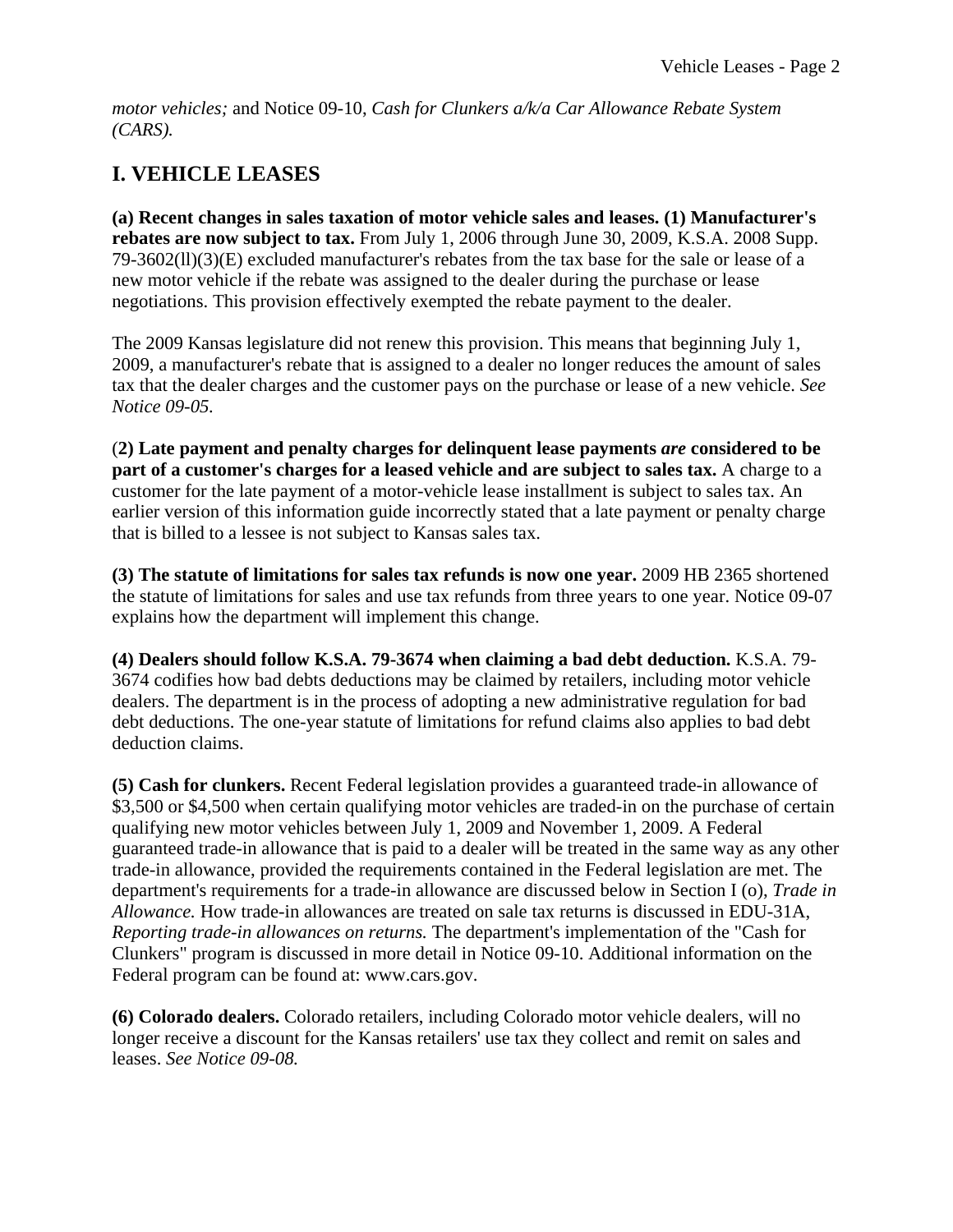**(b) General lease principles.** Under a lease, the customer ("lessee") gains use of the leased vehicle for an agreed upon period, while the leasing company ("lessor") retains most or all of the risk and rewards of ownership. Kansas sales tax law treats a lease as a series of recurring sales to the lessee, with each installment being treated as a separate sales transaction that is subject to sales tax. Sales tax is required to be charged on each installment, unless the entire lease price is paid up front in single payment. If a lease is paid in installments, the customer may not elect to pay all of the taxes up front in one payment.

Most lease charges that are billed to the customer are taxable. This includes some itemized charges that would not be taxed if the vehicle were sold instead of being leased. These different tax treatments result from the leasing company's ownership of the vehicle. As the owner, the leasing company is legally obligated to pay the title and registration fees and the property taxes. These are costs that the leasing company recovers by raising the amount that it charges to the lessee. Accordingly, any title and registration fee or property tax that a leasing company recovers from the lessee are taxed under an operating lease whether they are lumped together with other charges or billed to the lessee as separately itemized amounts. *K.S.A 2008 Supp. 79-3602(ll).* These taxes and fees are not taxed when a person buys a vehicle outright.

While uncommon, lease terms occasionally require the lessee to pay the annual registration fee and property tax directly to the county treasurer. When a lease contains these payment requirements, the lessee's payments to the county treasurer are not taxed. How sales tax is computed on lease installments is discussed in more detail below in Section II, *Determining Taxable and Non-Taxable Lease Charges.*

Under an operating lease, the dealer's receipt of an up-front capital reduction payment or periodic installment payment must be sourced to the "primary property location" of the vehicle. This location is the address where the vehicle will be registered and should be the same customer address that the dealer captures in its records that document the lease transaction. *See Notice 03- 04.* This sourcing rule is different from the previous one, which required any capital reduction payments and installment payments that were received by a dealer to be sourced to the dealership's location.

**(c) Relationship between dealers and leasing companies**. In most motor vehicle leasing transactions, the motor vehicle dealer and customer negotiate the terms of the lease and execute the lease agreement. The dealer is responsible for calculating the sales tax due on the installment payments and on any down payment. The dealer will then assign the lease contract, and transfer title to the leased vehicle, to the leasing company.

Under this type of arrangement, the lessee generally pays the dealer: (1) the down payment that was agreed to during negotiations; and (2) the first month's installment payment. The dealer is responsible for collecting and remitting sales tax on the taxable portion of these receipts. The leasing company is responsible for collecting tax on the taxable portion of the rest of the installment payments, and on any additional charges that are billed to the lessee such as charges for excess mileage and early termination fees.

From a sales tax perspective, there are two separate but related transactions that take place. One is the lease agreement that is entered into with the lessee, which the dealer assigns to the leasing company. The other is the dealer's transfer of the vehicle title to the leasing company. For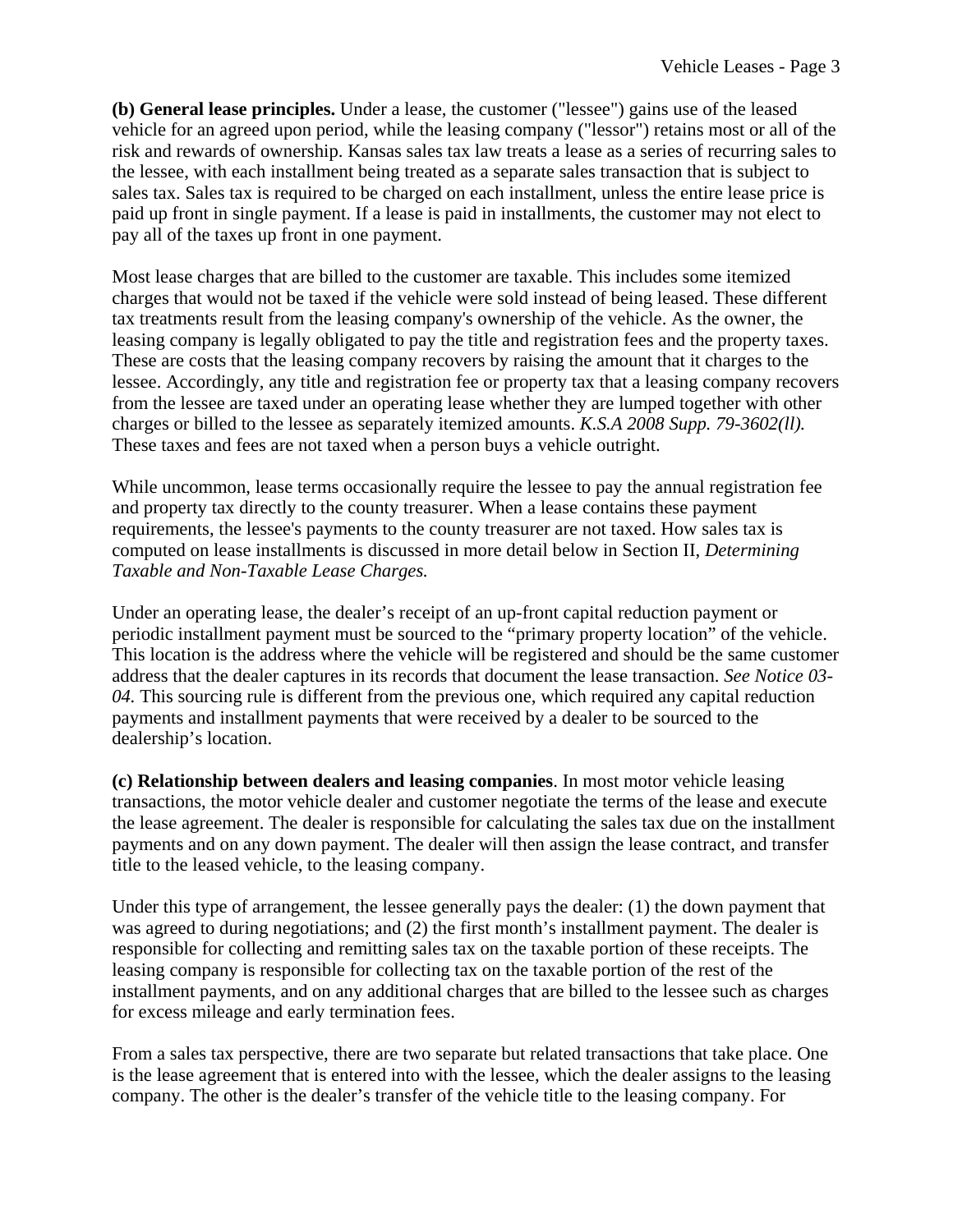Kansas sales tax purposes, this title transfer is treated as a sale for resale and is exempt from tax if the leasing company has given a resale exemption certificate to the dealer.

## **II. DETERMINING WHICH CHARGES ARE TAXABLE**

**(a) Capitalized-cost reductions: Down payments, trade-in allowances, and manufacturer's rebates.** Lease contracts may provide for any or all of the following: a trade-in allowance; a manufacturer's rebate that is assigned to the dealer; and a down payment that the lessee pays to the dealer. These up-front payments and allowances are called "capitalized-cost reductions" because they reduce the capitalized (amortized) amount that the lessee will pay off in installments. Except for trade-in allowances, capitalized-cost reduction payments are taxable.

A trade-in allowance reduces the amount of tax that the dealer charges and the lessee pays under the lease agreement, provided the requirements for a trade-in allowance are met. These requirements are explained in EDU-31A, Subsection II(o), *Trade-in allowance,* and are the same for both leases and purchases. If a trade-in does not satisfy the requirements for a trade-in allowance, the amount credited for the trade-in is treated as a taxable payment to the dealer. How trade-in allowances are reported on returns is explained in EDU-31A, *Reporting trade-in allowances on returns.*

Up-front payments and manufacturers' rebates assigned to the dealer are capitalized-cost reductions that reduce the amount that the lessee pays in installments. Unlike trade-in amounts, these amounts are taxable and do not reduce the amount of tax that the dealer charges and the lessee pays under the lease agreement. A dealer is required to charge and collect sales tax on all up-front payments, manufacturers' rebates', and installment payment that it receives.

**(b) Taxable and nontaxable line-item amounts.** As was discussed in Section I(b), *General lease principals,* most lease charges billed to the lessee are taxable. This includes itemized finance charges, interest charges, carrying charges, service charges, collision damage waiver fees, charges for service contracts and maintenance agreements, delivery charges, pickup charges, handling charges, charges for accessories, administrative charges, charges to recover state and federal taxes owed by the dealer, manufacturer, or importer, and most other charges and expenses.

These charges are expenses incurred by the leasing company to lease the vehicle and are taxed when billed to a lessee regardless of whether the charges are: (1) lumped together with other charges on the customer's invoice; (2) billed as separate line-item charges on the customer's invoice; or (3) billed under separate contracts, with one contract for the vehicle lease and one or more others for these charges. Subsection II(c), *Summary*, below, provides a more detailed discussion about how these different charges are treated.

A few of the charges that are paid for under an operating lease should *not* be taxed. These are:

(1) An insurance charge, if: (A) the charge is itemized on the lease contract; (B) the charge is for the purchase of insurance from an insurance company; (C) the lessee has the option of buying the insurance or procuring other coverage; *and* (D) the lessee is the policy beneficiary; and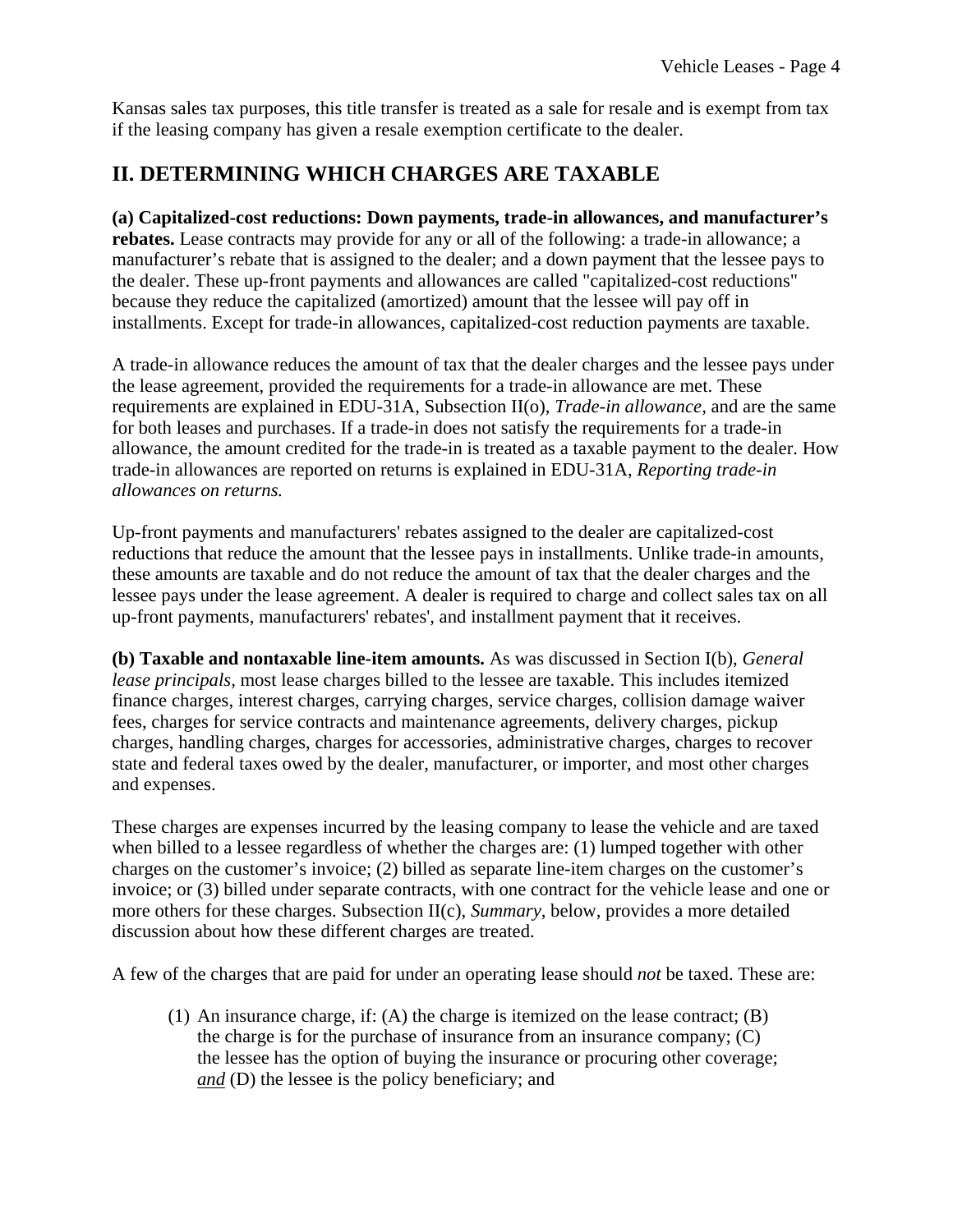(2) any portion of a trade-in allowance that the dealer adds back to the customer charges to recover the lien-payoff amount that the dealer' made to extinguish a lien on the trade-in, provided the lien payoff amount is clearly reflected in the lease agreement and in the dealer's records.

The lien-payoff amount on a trade-in refers to a dealer's acceptance of a trade-in that is credited toward the vehicle being leased, followed by the dealer's payoff of a lien on the title of the tradein. The amount of the dealer's lien payoff on the trade-in is *not* subject to sales tax, if the lien payoff is clearly reflected in the lease agreement and the dealer's records. In the past, lien pay-off amounts were required to be added to the cost of the lease. The lien-payoff is now treated as the payment of a non-taxable financing charge. *See K.S.A. 2008 Supp. 79-3602(ll)(2)(B).*

When a dealer pays off a lien on a trade-in in this fashion, the dealer should deduct the full tradein allowance from the lease price without any reduction for the amount that the dealer paid to extinguish the lien. This discussion does not apply when a lessee surrenders a leased vehicle that it has not purchased and taken title to.

**(c) Summary.** The following summary explains whether the amounts or credits that are shown on a lease agreement as separately-stated line-item amounts are taxable or exempt. When taxable and non-taxable amounts are lumped together, the total amount is taxable.

- **Administrative service fees Taxable.** Administrative service fees are charges that dealers make to recover their administrative costs, which can include but not are limited to: (1) processing trade-ins, including tracking lost or faulty titles and obtaining out-ofstate or lender-held titles; (2) assisting the customer to secure credits that are due on trade-ins; (3) assisting the customer to secure a manufacturers rebate; (4) developing alternate payment choices for the customer; (5) obtaining credit reports; and (6) creating and maintaining customer records. These different costs are often lumped together and billed to the lessee as single, separately-stated charge on the lease contract. These charges are subject to sales tax.
- **Bad check fees Not taxable.** Sales tax should not be charged on these charges.
- **Disposition fees Taxable.** Disposition fees or disposal fees are charged by a lessor to defray the cost of preparing and selling the leased vehicle at the end of the lease, if the lessee does not exercise its buy-out option.
- **Down payments Taxable.** A down payment is part of the total lease price and is subject to tax even though it reduces the capitalized amount.
- **Early termination fee Taxable.** The amount of an early termination fee is agreed upon when the parties enter into the lease agreement. This fee will only be paid if the lessee terminates the lease before the end of the lease term fixed in the lease agreement.
- **Excess mileage, damage charges Taxable.** Any liability incurred by the lessee during the lease term arising under excess mileage, damage, late fees, or similar clauses in the lease agreement is subject to sales tax. Taxable fees do not include charges to a lessee or other customer for bad checks.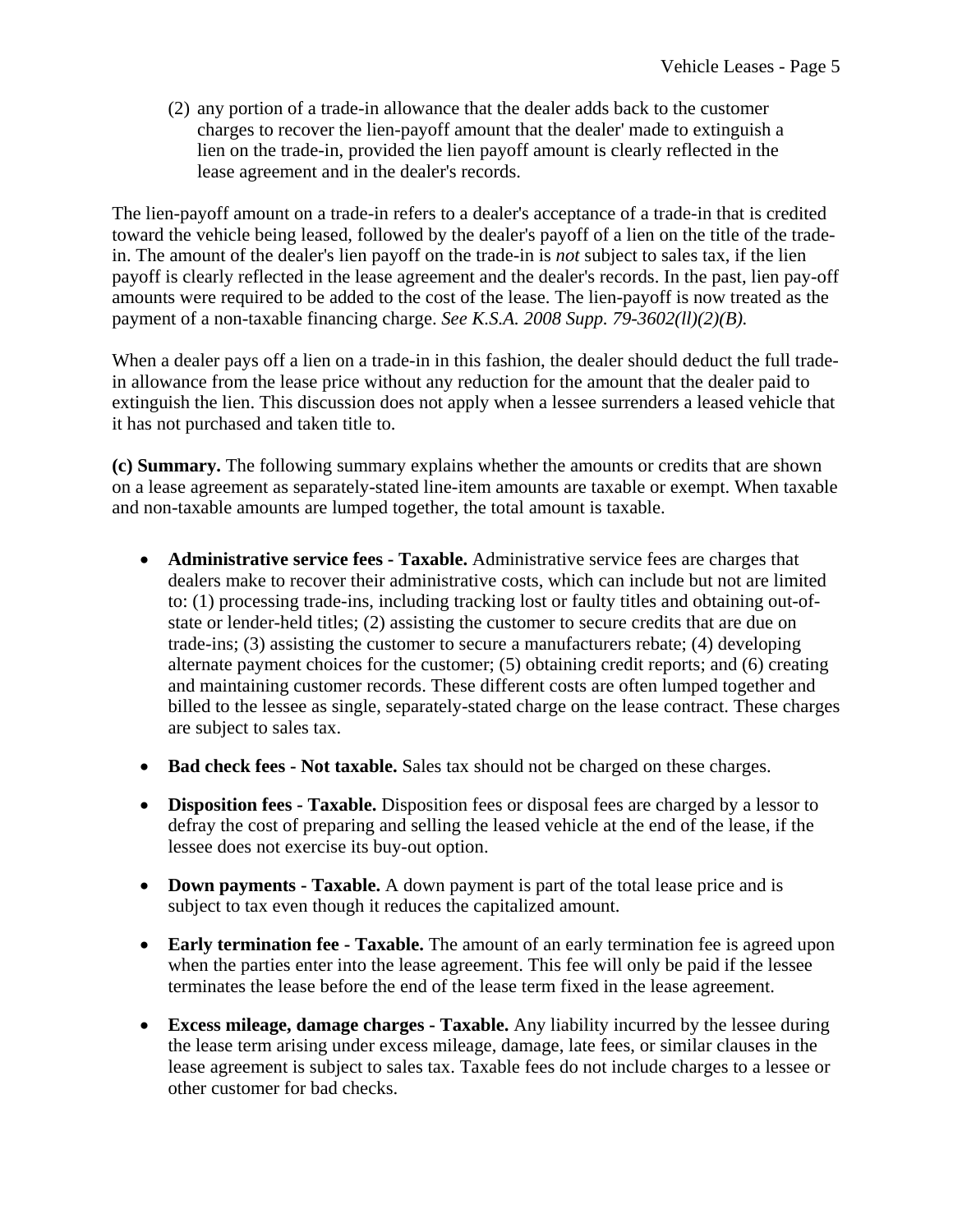- **Extended warranties and service contracts Taxable.** When a lease agreement provides for an extended warranty or service contract, the amount charged for the warranty or service contract is taxable. The requirements for extended warranties and service contracts that apply to vehicle sales also apply to vehicle leases. *See EDU-31A, Subsection II(c), Extended warranties and service contracts.*
- **Installment payments Taxable.** Installment payments reimburse the lessor for the leased vehicle are taxable. This includes any installment payments that are received by the dealer. Installment payments may be in addition to other taxable payments made to the dealer or lessor, such as upfront payments or late payment charges.
- **Insurance charges Taxable unless:** (i) the charge is itemized on the lease contract; (ii) the charge is for the purchase of insurance from an insurance company; (iii) the lessee has the option of buying the insurance or procuring other coverage; *and* (iv) the lessee is the real beneficiary of the policy.
- **Interest charges Taxable**. Interest is the cost to carry the amount capitalized under the lease and is taxable.
- Late payment and penalty charges Taxable. Late payment fees and penalty charges charged under a lease agreement are subject to Kansas sales tax. Bad check charges are not taxable.
- Lien-payoff amounts on trade-ins Not taxable. A lien-payoff amount is the total unpaid balance that an owner owes to a financing company on a vehicle. When a vehicle purchase is financed, sales tax is due and payable when the sale is made and the purchaser takes possession. Sales tax is not owed on installments that the owner later pays to a financing institution to satisfy a purchase money loan. *See EDU-31A, Section II(f)*, Finance and interest charges. When a dealer pays off a lien on a vehicle taken in trade, the dealer should treat the payment as satisfying non-taxable financing charges, and therefore not subject to tax. The lien-payoff amount may be excluded from the tax base if the lease contract and dealer's records show the amount was used to payoff a lien on a vehicle taken as a trade-in on the lease.
- **Manufacturer's rebate Taxable.** On an after July 1, 2009, a manufacturer's rebate that is payable to the lessee and assigned to the dealer is treated as a taxable payment to the dealer. An assigned manufacturer's rebate no longer reduces the selling price of a leased vehicle or the amount of sales tax that the lessee pays on the lease transaction. *See Notice 09-05.*
- **Property taxes Taxable,** unless the lease agreement requires the lessee to pay the property tax directly county treasurer. Lease agreements vary. Leasing contracts occasionally require the lessee to pay property taxes directly to the county treasurer. When a lease agreement requires the lessee to pay property taxes directly to the county treasurer, the property tax paid by the lessee is not subject to sales tax.

Far more often, the lease agreement provides that: (1) the lessor -- as the vehicle owner -will pay the property taxes to the county treasurer; and (2) the lessee will reimburse the lessor for the taxes paid. When a lease agreement contains this type of provision, the lessee is required to pay sales tax on the property-tax amount that is charged by the lessor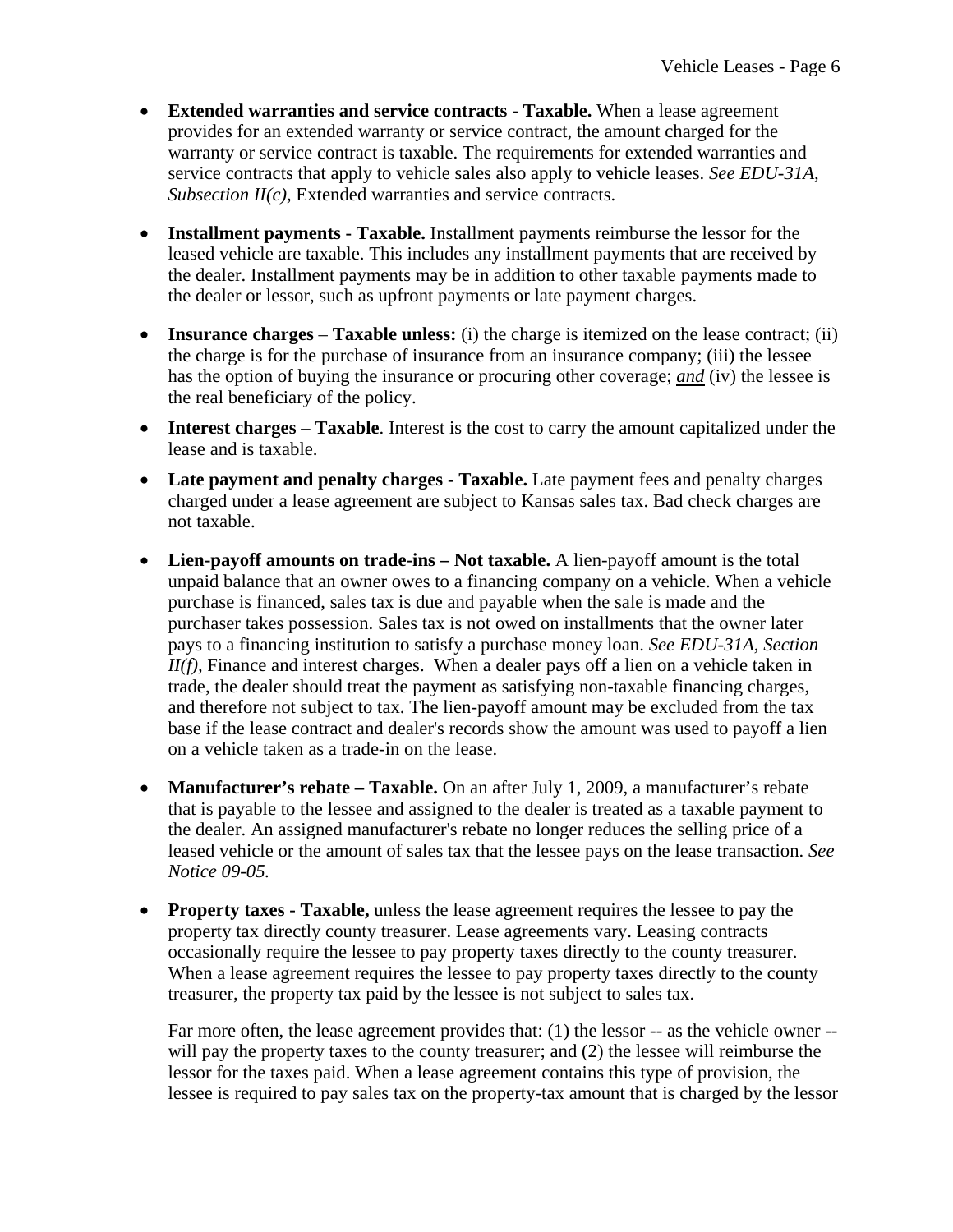even when the invoice lists the property tax amount as a line-item charge for property tax. This amount is subject to sales tax because the lessor, as the vehicle's owner, is recovering one of its expenses from the lessee. The leasing company's property tax payment to the county treasurer is not taxed. Taxable amounts include any prorated property taxes that the lessor collects from the lessee at the inception of the lease. *See Section I (b)*, General lease principles.

- **Purchase options Taxable.** The exercise of a purchase option as a lease buyout is subject to sales tax.
- **Residual Non-taxable,** unless paid at the end of the lease to buy the vehicle. A residual is the estimated value of the leased property at the end of lease term and is not taxable. This amount is documented on the lease agreement when the lease is drawn up. If a lessee pays the residual at the end of the lease to buy the vehicle, sales tax is owed on the residual and any additional amount that the lessee pays, such as an excess mileage or damage charge
- **Security deposits Not taxable,** unless retained as a payment. While a security deposit is not taxed at the inception of the lease, any portion of a security deposit that is retained by the lessor or dealer is taxable when forfeited by the lessee.
- **Title and registration fees Taxable,** unless the lease agreement specifies that the lessee is responsible for registering the vehicle and paying the registration fees to the county treasurer. Title and registration fees are treated in the same was as property taxes. *See discussion of* Property taxes, *above; Section I (b), General lease principles.*
- **Trade-in amounts Not taxable.** The value of a vehicle that is owned by the customer and taken as a in trade on a vehicle being leased reduces the amount that the lessee pays for the vehicle being leased, provided the trade-in satisfies the requirements for a trade-in allowance discussed in EDU-31A, Section II(o), *Trade-in allowances.* A trade-in allowance is not allowed when a leased vehicle is surrendered to a dealer as part of the sale or lease of another motor vehicle.

**(d) Sourcing a dealer's receipts.** Previously, taxable payments received by a dealer were required to be sourced to the location of the dealership. This has changed. Now, the up-front capital reduction payments and all lease installment payments must be sourced to the "primary property location" of the vehicle. *Notice 03-05.* This is the address where the vehicle will be registered and should be the same address that the dealer captures in its records that document the lease transaction. *Notice 03-04.* This new sourcing requirement applies to dealers and lessors and to all operating leases, whether the lease is paid off in a single lump-sum amount paid up front or in installments paid over the term of the lease. While the primary property location changes if the lessee moves, it is not changed by lessee's use of the vehicle in other states or at different locations in Kansas.

## **III. COMMON LEASE TERMS**

**(a) Adjusted or net capitalized cost or net cap cost** means the gross capitalized cost minus capitalized-cost reductions, such as a down payment, net trade-in allowance, and manufacturer's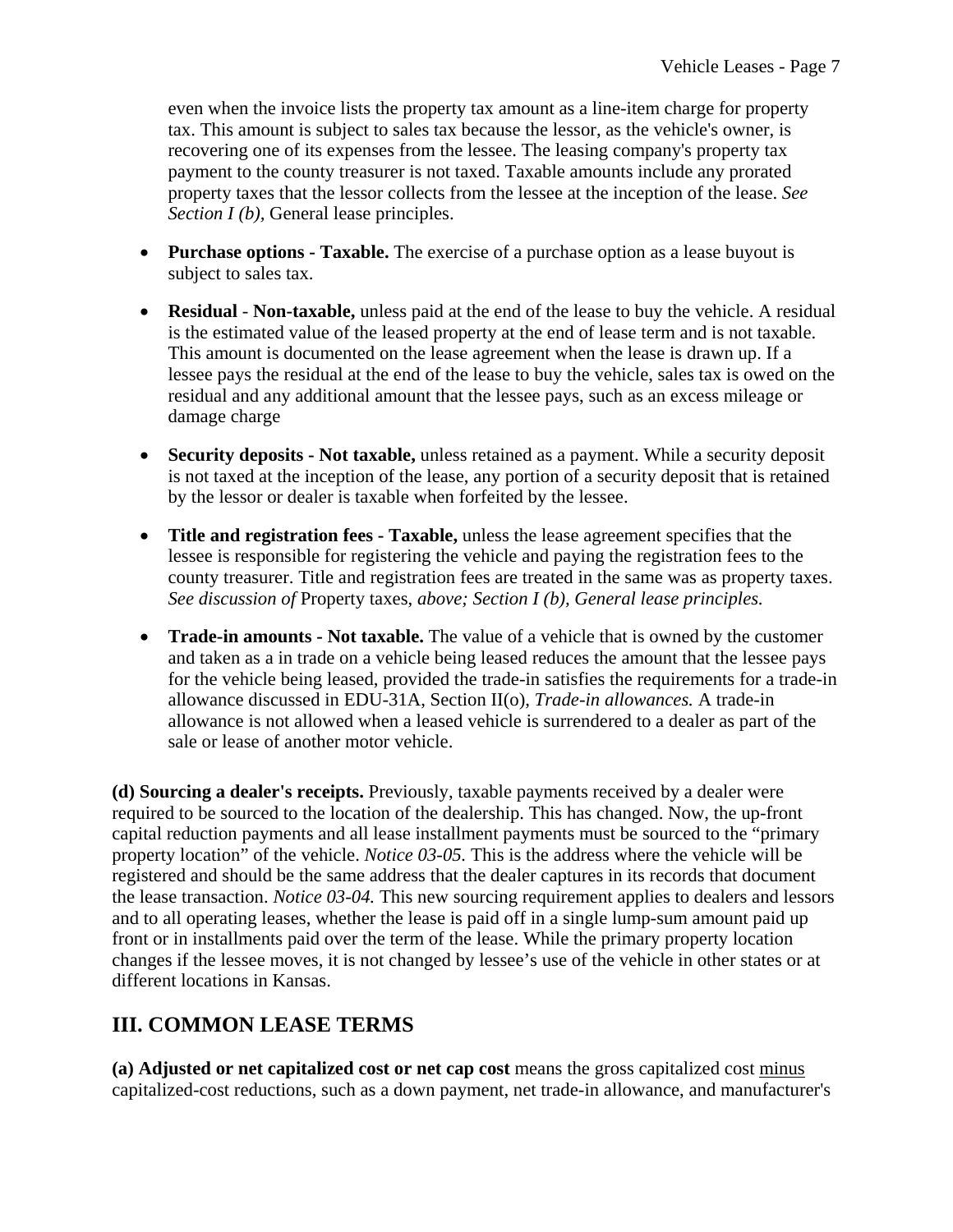rebate that is assigned to the dealer. The net cap cost is the amount used by the lessor to calculate the base installment payments under the lease agreement.

**(b) Capitalized-cost reduction** means the sum of any down payment, net trade-in allowance, and manufacturers rebate that has been assigned to the dealer that are used to reduce the amount that the lessee pays in lease installments. To be treated as capital cost reductions, trade-in allowances must satisfy the requirements discussed below. While payments, trade-ins, and rebates may or may not be subject to sales tax, they are all treated as capitalized-cost reductions.

**(c) Depreciation fee** is the portion of a monthly lease payment that reimburses the leasing company for the loss in the value of the vehicle, spread out over the term of the lease, based on the anticipated number of miles that the vehicle will be driven and the time that the vehicle will be kept. It is calculated as follows: Depreciation fee equals Net Cap cost minus Residual divided by the term of the lease.

**(d) Finance fee** is the portion of a monthly lease payment that reimburses the leasing company for the use of their money. Finance fee equals Net Cap cost *plus* Residual times the money factor.

**(e) Gross capitalized cost or gross cap cost** means the amount agreed upon by the dealer and lessee as the value of the motor vehicle *plus* any items that are capitalized or amortized during the lease term, including but not limited to: property taxes; taxable insurance; service agreements; registration fees; license fees; lease acquisition and administration fees; warranty charges; fees and charges for accessories and their installation; charges for delivery, service and repair; charges for improving the motor vehicle and providing other services incidental to the agreement; the outstanding balance of a prior loan agreement, lease, or motor vehicle retail installment contract; and the unpaid portion of any early termination obligation under an outstanding lease agreement. The gross cap cost is not reduced by any capitalized-cost reductions, such as a down payment or trade in amount.

**(f) Manufacturer's rebate**, for purpose of a vehicle lease, means the right to a payment that a manufacturer extends to the lessee for the lease of one of its products. Effective July 1, 2009, all manufacturers' rebates for new motor vehicles that are leased in Kansas are subject to Kansas tax as part of the lease payments. A manufacturer's rebate that is assigned to a dealer is treated and taxed in the same way a down payment that a lessee makes at the inception of a lease.

**(g) Money factor** means the rate charged under the leasing contract for the time value of money, whether called interest or not. The money factor is always slightly lower than the interest rate percentage divided by 2400.

**(h) Residual** is the value of the leased motor vehicle at the end of the lease term. The amount of the residual is fixed during the lease negotiations and is stated in the lease agreement. The residual is not taxed up front by the dealer. However, if the lessee buys the vehicle at the end of the lease for the residual amount, that amount is taxable. If additional charges are added to the residual amount at the end of the lease, such as for excess mileage, sale tax applies to the residual amount and the added charges.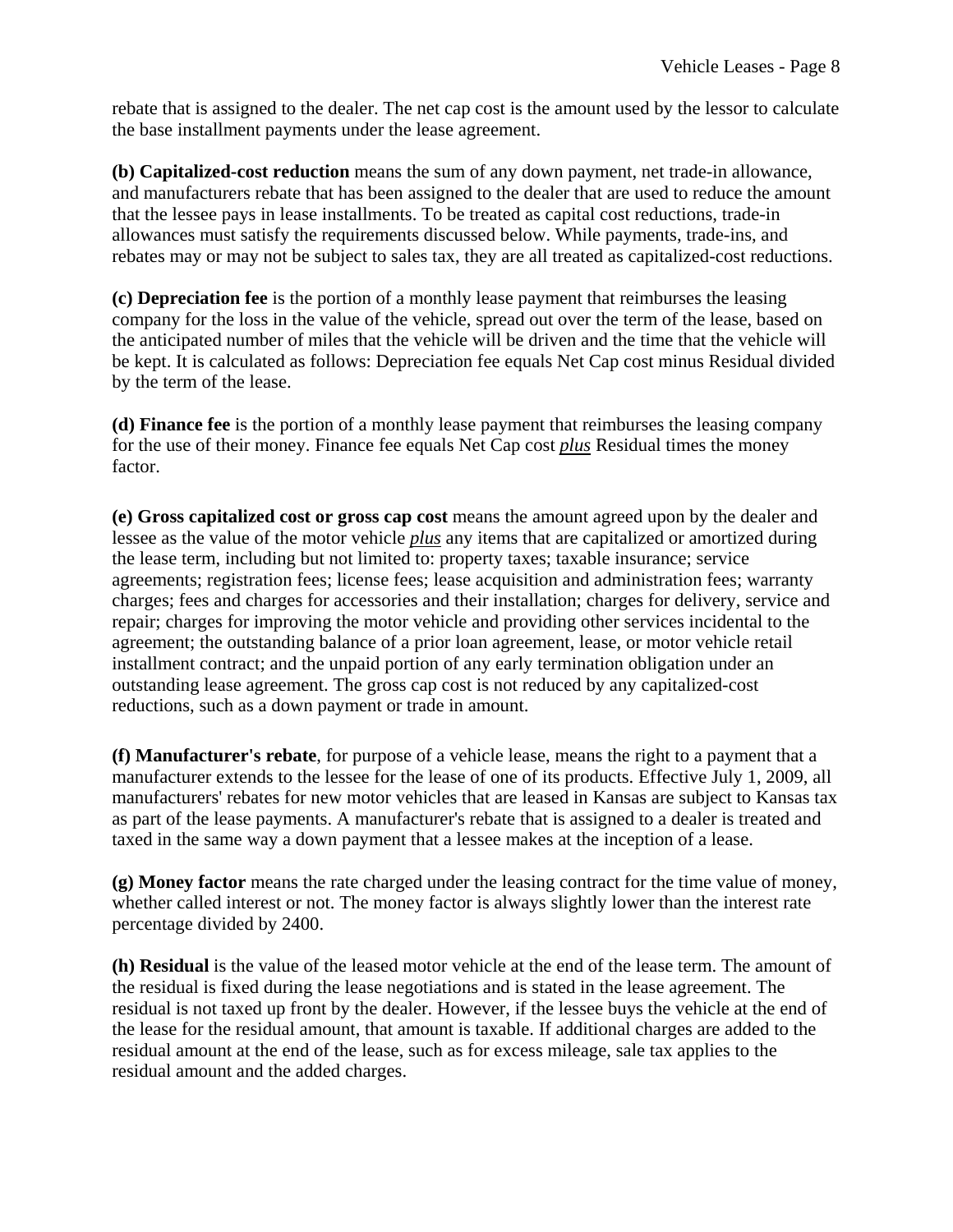**(i) Trade-in allowance** means the value assigned by a dealer to a used vehicle taken in trade from a customer to reduce the lease price of another vehicle. The requirements for a trade-in allowance on a lease are the same requirements that apply when a vehicle is purchased. See EDU-31A, Subsection II(o), *Trade-in allowance.* Lien-payoff amounts do not reduce the trade-in allowance that may be taken.

### **IV. EXAMPLES**

#### **Example A.** *New Vehicle Lease* **- Customer Trades in Vehicle Titled in its Name; Dealer completes lease papers.**  $[T = Tax to be collected by dealer]$

| 1. Gross capitalized cost                                               | \$33,000    |
|-------------------------------------------------------------------------|-------------|
| 2. Residual value of vehicle at end of lease                            | \$10,000    |
| 3. Interest on Residual                                                 | \$1,024     |
| 4. Trade-in value of vehicle owned by lessee                            | \$6,000     |
| 5. Customer's loan balance on trade-in                                  | $(\$3,000)$ |
| 6. Cash down payment from customer                                      | \$5,500(T)  |
| 7. Total amount applied as a capital<br>cost reductions                 | \$11,500    |
| 8. First month lease payment paid to dealer                             | \$400(T)    |
| 9. Dealer receipts subject to sales tax<br>at lease's inception $[6+8]$ | \$5,900(T)  |

 In Example A, the dealer's taxable receipts total \$5,900. This is the sum of the down payment (6) and the first month's installment payment (8). The dealer must charge and remit sales tax on \$5,900 based on the primary property location of the vehicle being leased. The primary property location is the registered address for the vehicle. *See Notice 03-04.* 

 For Example A, the leasing company starting point for determining the monthly lease installment payments is the gross capitalized cost. In this case, the gross capitalized cost includes the agreed on value of the vehicle plus registration fees, license fees, accessories, property taxes, insurance, acquisition and administrative fees, delivery charges, leasing company fees, the customer's loan balance on trade-in that was paid off, and an extended warranty. Next, the leasing company will need to determine the capital cost reductions. In this case, this is the sum of the trade-in and the down payment.  $(4 + 6 = $11,500)$ . The net cap cost is the gross cap cost less the capital cost reductions. (\$33,000 - \$11,500). Here, the gross cap cost less the capital cost reductions yields a net capitalized cost of \$21,500 (1 minus 7).

 The net capitalized cost is the amount that is amortized by the leasing company to arrive at the lessee's monthly installment payments. This is done by adding the depreciation fee to the finance fee. [Depreciation Fee = (Net Cap Cost – Residual)  $\div$  Term]; [Finance Fee = (Net Cap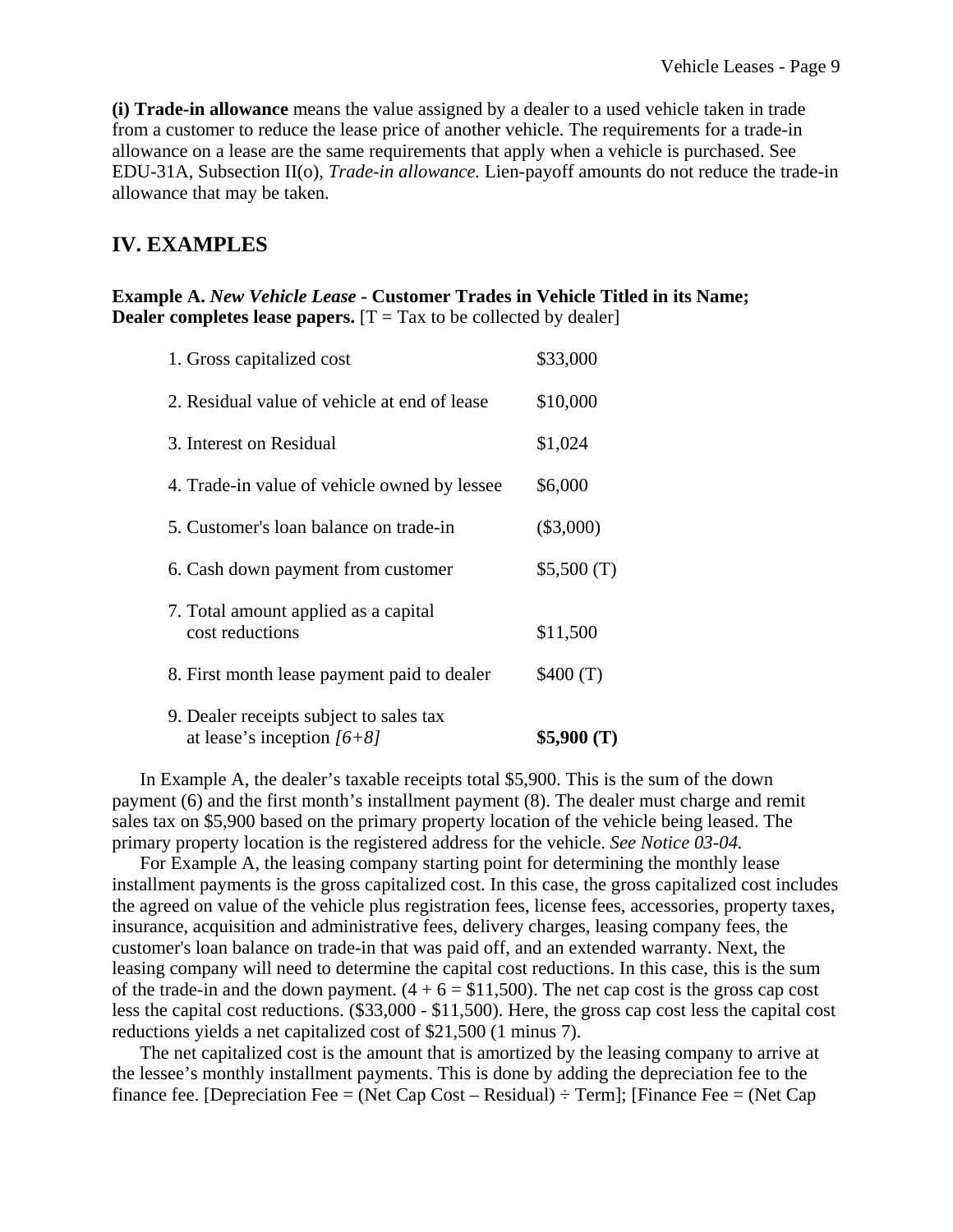$Cost + Residual$ ) X Money Factor]. Because the dealer's pay-off of the loan balance (\$3,000) is being financed but is not subject to sales tax, the lessee's taxable installment payments will be based on \$18,500 rather than on the \$21,500 which is the net capitalized cost. The lease papers shall clearly state the percentage of the total installment charge that is subject to sales tax.

#### **Example B.** *New Vehicle Lease* **- Customer Trades in Vehicle Titled in its Name and receives a Manufacturer's Rebate that it assigns to dealer.** [T = Tax to be collected by dealer]

| 1. Gross capitalized cost                                                     | \$30,000   |
|-------------------------------------------------------------------------------|------------|
| 2. Trade-in value of vehicle owned by lessee                                  | \$15,000   |
| 3. Customer's loan balance on trade-in                                        | (\$10,000) |
| 4. Equity in owned vehicle                                                    | \$5,000    |
| 5. Cash down payment from customer                                            | \$1,500(T) |
| 6. Manufacturer rebate assigned to dealer                                     | \$2,000(T) |
| 7. Total capital cost reduction                                               | \$18,500   |
| 8. First month lease payment to dealer                                        | \$400(T)   |
| 9. Dealer receipts subject to sales tax<br>at lease's inception $[5 + 6 + 8]$ | \$3,900(T) |

In Example B, the dealer must collect and remit sales tax on \$3,900 ( $5 + 6 + 8$ ) for its receipts from the lease of the new vehicle. The dealer must collect and remit the tax owed based on the primary property location of the vehicle being leased. The \$2,000 manufacturer's rebate assigned and paid to the dealer is subject to Kansas tax on and after July 1, 2009.

 For Example B, the leasing company's starting point for determining the monthly lease installment payments is the gross capitalized cost. In this case, the gross capitalized cost includes the agreed on value of the vehicle plus registration fees, license fees, property taxes, acquisition and administrative fees, preparation charges, leasing company fees, and the customer's loan balance on the trade-in that was paid off. The gross capitalized cost is then reduced by the total capital cost reductions, (the sum of the trade-in value, the assigned manufacturer's rebate, and the cash payment), in this case  $$18,500 (2 + 6 + 5)$ . This yields a net capitalized cost of  $$11,500$ (\$30,000 - \$18,500). This amount is then amortized to determine lessee's monthly installment payments, which are taxable.

 This is done by adding the depreciation fee to the finance fee. [Depreciation Fee = (Net Cap Cost – Residual) ÷ Term]; [Finance Fee = (Net Cap Cost + Residual) x Money Factor]. Because the dealer's pay-off of the loan balance (\$3,000) is being financed but is not subject to sales tax, the lessee's taxable installment payments will be based on \$15,500 rather than on the \$18,500 which is the net capitalized cost. The lease papers shall clearly state the percentage of the total installment charge that is subject to sales tax.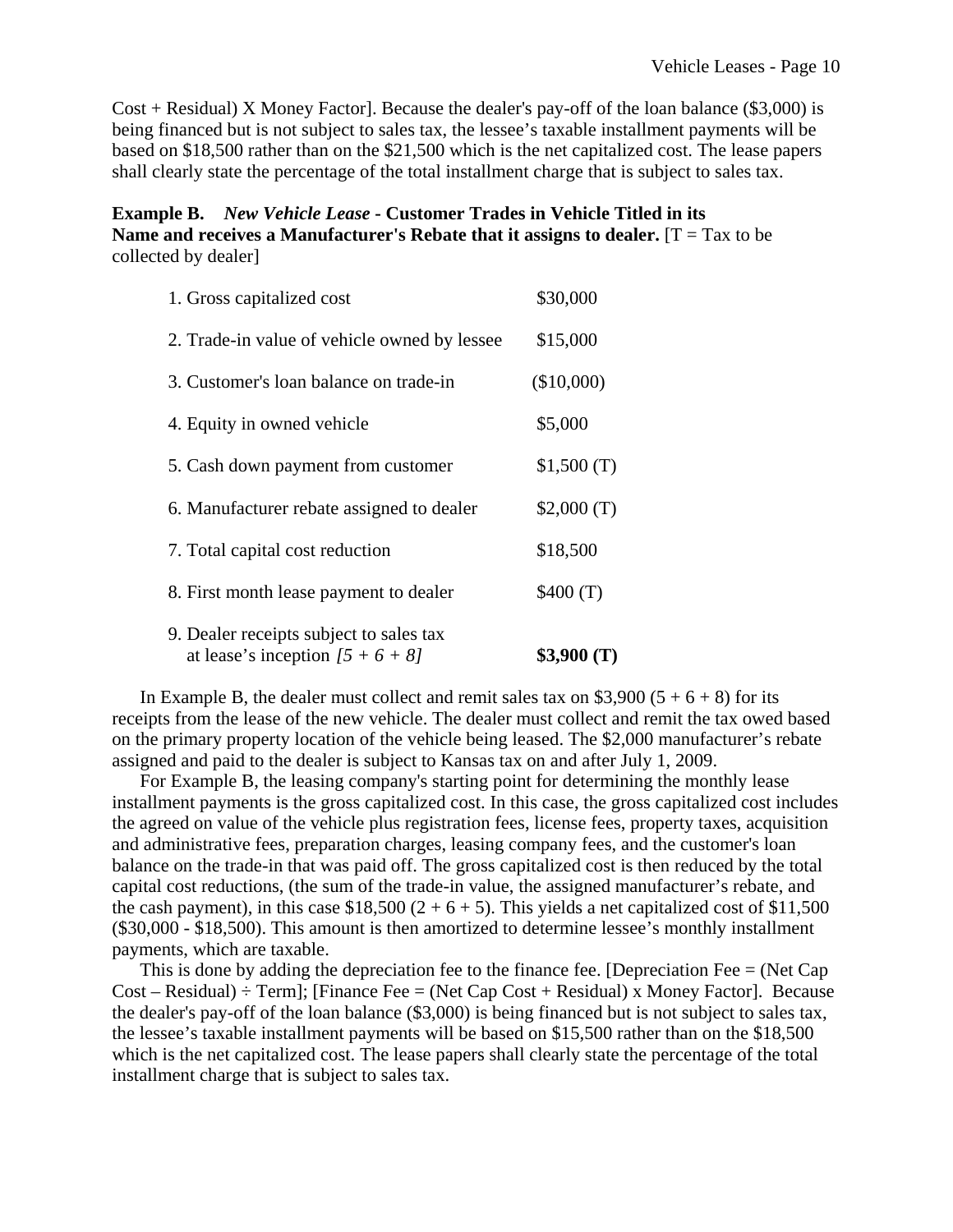#### **Example C.** *New Vehicle Lease* **--Customer Trades in Leased Vehicle it does not own at the end of lease term.**  $[T = Tax to be collected by dealer]$

| 1. Gross capitalized cost                                                            | \$30,000   |
|--------------------------------------------------------------------------------------|------------|
| 2. Residual value of vehicle at end of lease                                         | \$10,000   |
| 3. Interest on residual                                                              | \$1,024    |
| 4. Down payment from customer                                                        | \$3,000(T) |
| 5. Manufacturer's Rebate assigned to dealer                                          | \$2,000(T) |
| 6. Total capital cost reductions $[4+5]$                                             | \$5,000    |
| 7. Value of lessee's leased vehicle                                                  | \$12,000   |
| 8. Lessee's optional buy out amount                                                  | (\$10,000) |
| 9. Dealer credit to lessee from dealer's purchase of<br>lessee's leased auto $[7-8]$ | \$2,000(T) |
| 10. First month lease payment                                                        | \$400(T)   |
| 11. Dealer receipts subject to sales tax<br>at lease's inception $[3+5+9+10]$        | \$7,400(T) |

 In Example C, the Dealer exercised the option to purchase the leased vehicle directly from leasing company. Trade-in was titled to leasing company, not the customer, thus this transaction is not a trade-in per Kansas statutes. However, the dealer purchased the leased vehicle and received \$2,000 more than the residual value. The amount is treated as the dealer's taxable receipt. Thus, in this example, the dealer receives a taxable total of \$7,400 on the lease transaction  $(4 + 5 + 9 +10)$ , which is subject to sales tax based on the primary property location of the vehicle being leased. The \$2,000 manufacturer's assigned and paid to the dealer is taxed in the same way as a down payment.

 For Example C, the leasing company's starting point for determining the monthly installment payments is the gross capitalized cost. In this case, the gross capitalized cost includes the agreed on value of the vehicle plus registration fees, license fees, property taxes, acquisition and administrative fees, and leasing company fees. Here, the capitalized cost reduction is the sum of the assigned manufacturer's rebate and the down payment, or  $$5,000$ .  $(4 + 5)$ . This amount reduces the taxable net capitalized cost to \$25,000 (\$30,000 – \$5,000). The \$25,000 amount will be amortized, which will yield the tax base of the lessee's installment payments. This is done by adding the depreciation fee to the finance fee. [Depreciation Fee = (Net Cap Cost – Residual)  $\div$ Term]; [Finance Fee  $=$  (Net Cap Cost + Residual) x Money Factor]. Because there is no pay off of a loan balance on the leased vehicle, the entire monthly installment charge will be taxed.

## **Example D.** *New Vehicle Lease* **--Customer Receives Manufacturer's Rebate,**

**and a Dealer Price Discount.**  $[T = Tax to be collected by dealer]$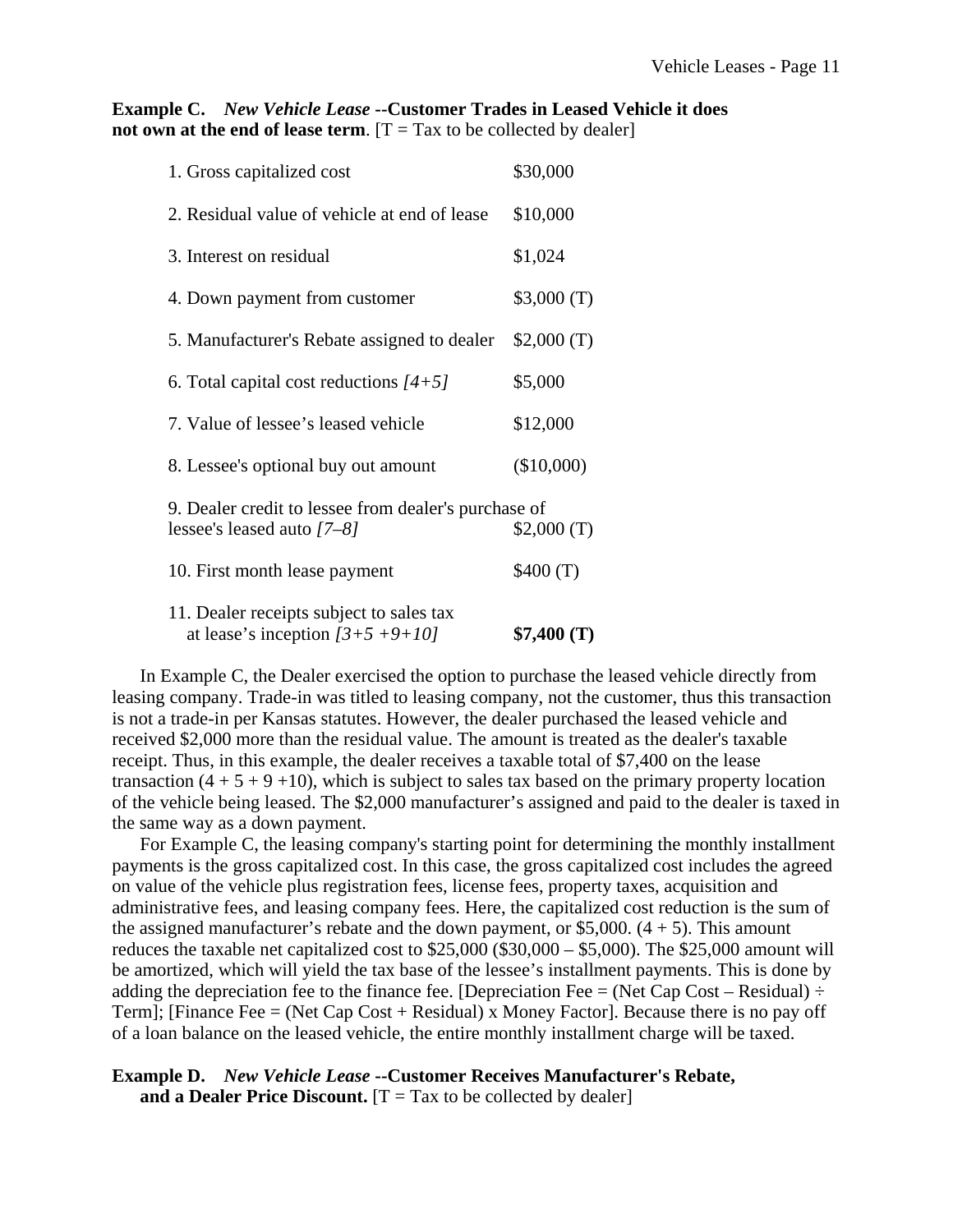| 1. Gross cap cost including dealer discount<br>of \$2,000                   | \$30,000   |
|-----------------------------------------------------------------------------|------------|
| 2. Manufacturer's rebate assigned to dealer                                 | \$3,500(T) |
| 3. Manufacturer's cost reduction (paid to dealer)                           | \$1,000    |
| 4. Dealer's discount                                                        | \$2,000    |
| 5. Down payment paid to dealer by customer                                  | \$3,000(T) |
| 6. First month lease payment paid to dealer                                 | \$400(T)   |
| 7. Dealer's receipt subject to sales tax at<br>lease's inception<br>$[5+6]$ | \$6,900(T) |

 In Example D, the Dealer received taxable payment of \$3,400. The \$3,500 manufacturer's rebate assigned and paid to the dealer is taxed in the same way as a down payment. Dealer must collect sales tax on this amount and source it to primary property location of the vehicle being leased.

 For Example D, the leasing company's starting point for determining the monthly installment payments is the gross capitalized cost --- \$30,000. The leasing company next determines the net capitalized cost of the vehicle. This is determined by subtracting the capital cost reductions (the sum of the down payment plus trade-in allowance plus assigned manufacturer's rebate  $(2 + 5)$  or \$6,500) from the gross receipts.  $(\$30,000 - \$6,500 = \$23,500)$ . The manufacturer's rebate assigned to dealer is taxable but does not affect any of these calculations.

 The \$23,500 amount or the net capitalized cost will be amortized, which will yield the tax base of the lessee's installment payments. This is done by adding the depreciation fee to the finance fee. [Depreciation Fee = (Net Cap Cost – Residual)  $\div$  Term]; [Finance Fee = (Net Cap Cost + Residual) x Money Factor]. Because there is no pay off of a loan balance on the leased vehicle, the entire monthly installment charge will be taxed.

#### **E.** *New Vehicle Lease* **- Entire Lease is Prepaid by Lessee at Origination**. [T = Tax to be collected by dealer]

| 5. Dealer receipts subject to sales tax<br>at lease's inception<br>14 I | \$15,500(T) |
|-------------------------------------------------------------------------|-------------|
| 4. Lease installments prepaid by lessee to dealer                       | \$15,500(T) |
| 3. Dealer discount                                                      | \$1,000     |
| 2. Manufacturer's rebate assigned to dealer                             | \$2,000(T)  |
| 1. Suggested retail price of vehicle being leased                       | \$30,000    |